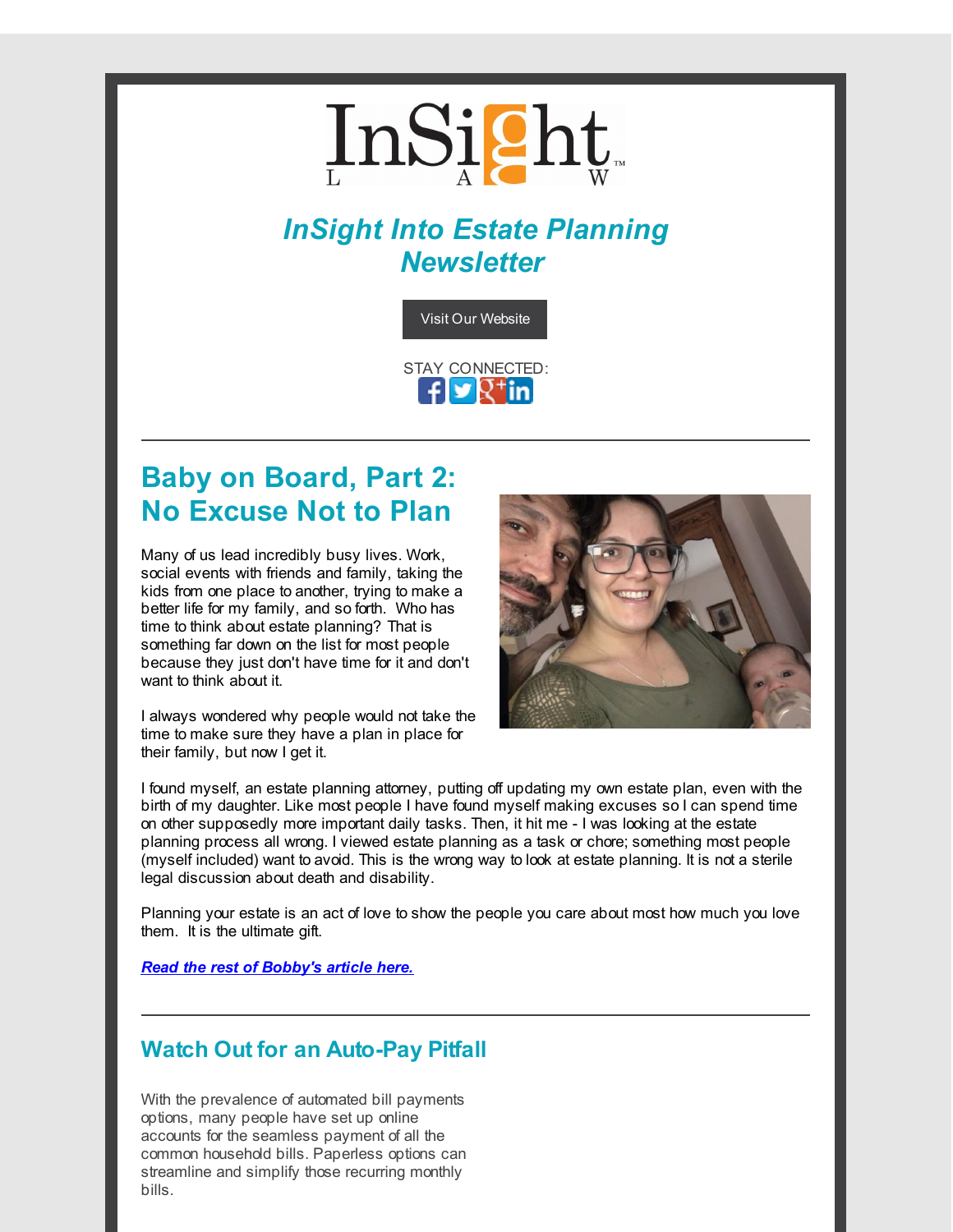However, it is important for married couples to analyze how these payments and notifications are sent in the event a spouse suddenly passes away.

*Learn More About the [Auto-Pay](http://r20.rs6.net/tn.jsp?f=001ogIE65ZDOSvsu5r4CpooDm44dJ_gYsghCdJxYmE-gZUosd3zVipAejPfczsRu5tJkTWQ24WcXLvsCc_6NKnJiYIPQBElvDR0vX-Z1j2nJhoUqZ_A6PG9yJfVYh722zE3_-QaX9zhFmYvWRB5zuWvSol8AAfMRU2F0dik5xWZIwPko0w2pRKEF0myLb2EKQJmcTavv8ouJy6C72Ckk58WPJDGH_IZchdTFyeHsqBL2mPkmvAeVznLtrWkydPiMfgDRPjTkdoZ4bWPyG51i9n8ijICBX7QrnqqPrgnfpQMQfW2YIMZpCwp0dnUdvoD6k0swbrqZYM-zt3mNtlv99rY60bTGHNRqu43452EiLdwoGJQBmL-Y3FDf9qRL6Z-Gpcze77T-fhVkTpQxbgpILKMYCqkCFQKvonjj7tdJ_UmQusdFxDl59o1NGamkcvfW948&c=&ch=) Pitfall Here*



# **Client Alert - The Benefits of a Docubank Card**

Modern medicine requires the use of medical directives, but having instant and easy access to them is equally important. As clients of the InSight Law Maintenance Plan, Docubank provides a wonderful service to you at no additional charge.

Docubank provides immediate access to your healthcare directives and emergency medical information anywhere at anytime. This can be useful in an emergency situation, or even if you are going in for a scheduled procedure. You should have received a Docubank card shortly after we delivered your estate planning documents to you.

We suggest you place this card next to your insurance card in your wallet so hospitals and helpers have easy access to this information.

#### *Learn more about the benefits of a [Docubank](http://r20.rs6.net/tn.jsp?f=001ogIE65ZDOSvsu5r4CpooDm44dJ_gYsghCdJxYmE-gZUosd3zVipAejPfczsRu5tJ0nguAiAo2AWGoiZFTfQJEu3NoBYNIrlZH3Vt0D7zX3xebTtekeTinivd5wfRS4IfyWqmpVNWAI8OeXJk0xLpwWa8gVrzkQd6RABple6OOVNE27oBs5QzdG6czB4_xJLm0Cqr52V44yBgDCEPnmGbtrVzMaGmXv7JNpO2J1WiyClD6M4ZucFAFS94o2OMA7NhVQWjgi3833YWIKbx1YByhWvAU95ZI5BPfy038pmUkiqjJydjWM7Ppaxm1E8keSEVRDr1SUN11fBtXiB9qAQzyjlb7hrO5QpfTIGYuVaIUG31j6Cj3M39A__wvlPpMbVKYudNxW9kHl7WI4dc4DuM0_s5WFR1xPUfRpPiHpC3H_vax8G2Cgx57w==&c=&ch=) card here.*

## **Things You May Not Know About Our Team**

- Bobby Feisee was born in Wheeling, WV. He is the youngest of three children. All of his siblings are four years apart. His sister, Lila, is the eldest and his brother Ali is the middle child.
- Marketing & Education Coordinator Newsha Ansary received her bachelor's degree in Computer Science and was on the Robotic team. They designed



a computer program that fixed the defects on photos once scanned in the system.

• Attorney Jesci Norrington moved ten times before she was a sophomore in high school and lived in every U.S. time zone (and, no not a military family!)

### **Attend an InSight Event**

#### **Truth About Estate Planning (Morning Session)**

Date: July 13, 2016 Time: 10:00 am - 12:00 pm

Location: InSightLaw's Ashburn Office

Description: Most people don't know what to expect from an estate planning attorney, let alone know the right questions to ask. In our experience, most families who have completed their estate plans don't fully understand their legal documents and the serious impact it can have on their